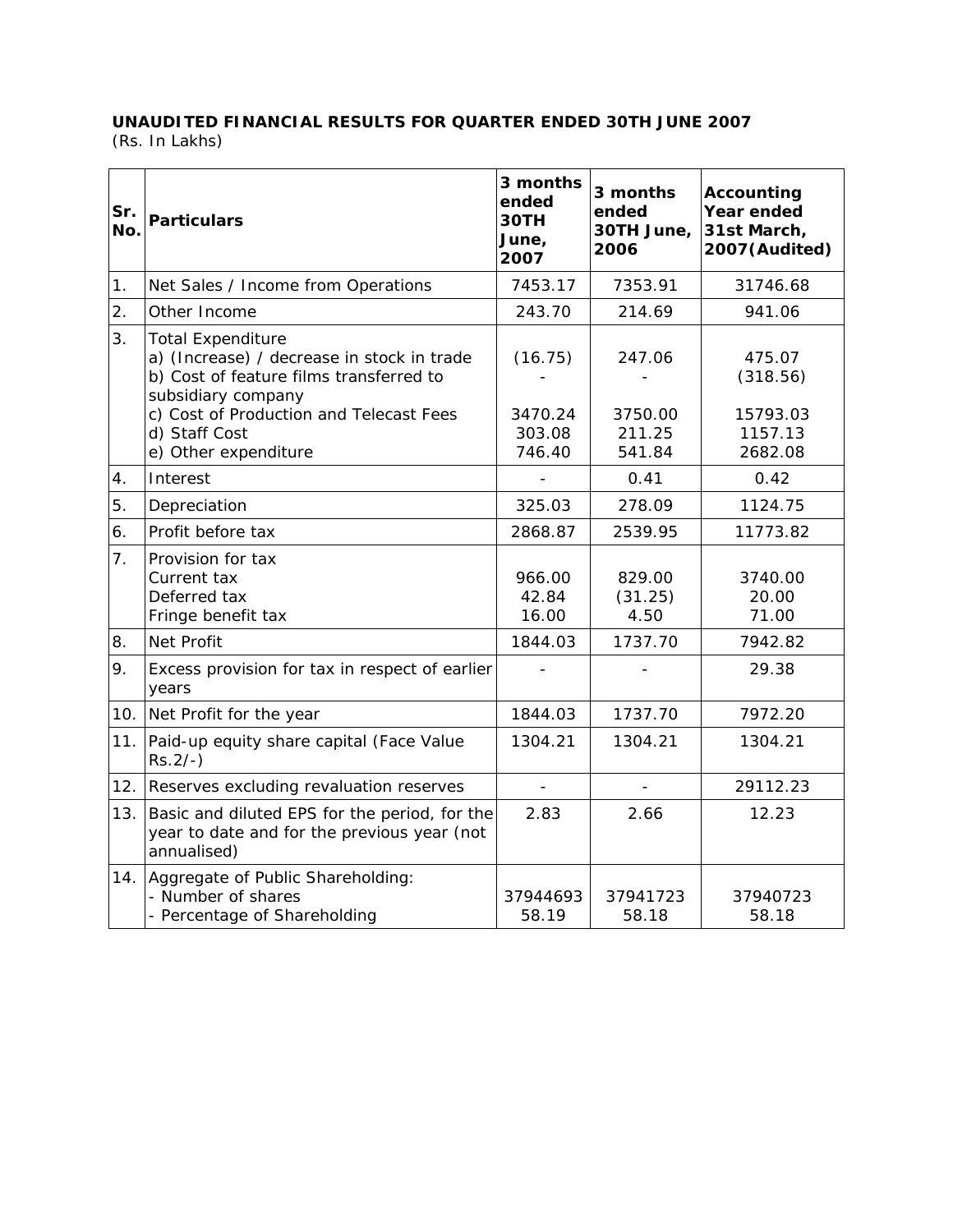| <b>Particulars</b> |                                                               | <b>3 Months Ended</b> |                       | Year<br>ended                |
|--------------------|---------------------------------------------------------------|-----------------------|-----------------------|------------------------------|
|                    |                                                               | 30th<br>June,<br>2007 | 30th<br>June,<br>2006 | 31st<br><b>March</b><br>2007 |
| 11                 | Segment Revenue<br>a)Commissioned<br>Programs                 | 6854.68               | 6685.30               | 29286.78                     |
|                    | b) Sponsored Programs                                         | 598.49                | 668.61                | 2459.90                      |
|                    | c) Others                                                     |                       |                       |                              |
|                    | Total                                                         | 7453.17               | 7353.91               | 31746.68                     |
|                    | Less: Inter segment<br>revenue                                |                       |                       |                              |
|                    | Total Net Sales / Income<br>from Operations                   | 7453.17               | 7353.91               | 31746.68                     |
|                    | 2 Segment Results                                             |                       |                       |                              |
|                    | Profit before tax and<br>interest from each<br>segment        |                       |                       |                              |
|                    | a) Commissioned<br>Programs                                   | 3492.16               | 2941.99               | 14105.38                     |
|                    | b) Sponsored Programs                                         | 210.96                | 173.67                | 562.32                       |
|                    | c) Others                                                     |                       |                       | (46.25)                      |
|                    | Total                                                         | 3703.12               | 3115.66               | 14621.45                     |
|                    | Add: (i) Other Income                                         | 224.36                | 213.78                | 871.62                       |
|                    | Total                                                         | 3927.48               | 3329.44               | 15493.07                     |
|                    | Less: (i) Interest                                            | 0.00                  | 0.41                  | 0.42                         |
|                    | (ii)Other<br>unallocable expenditure                          | 1058.61               | 789.08                | 3718.83                      |
|                    | Total Profit before tax                                       | 2868.87               | 2539.95               | 11773.82                     |
| 3                  | Capital Employed<br>(Segment assets -<br>Segment liabilities) |                       |                       |                              |
|                    | a) Commissioned<br>Programs                                   | 8316.64               | 7303.08               | 7783.42                      |
|                    | b) Sponsored Programs                                         | 979.33                | 1181.23               | 989.93                       |
|                    | c) Others                                                     | (14.87)               | 611.05                | (19.69)                      |
|                    | Total                                                         | 9281.10               | 9095.36               | 8753.66                      |

## **SEGMENT WISE REVENUE, RESULTS AND CAPITAL EMPLOYED**